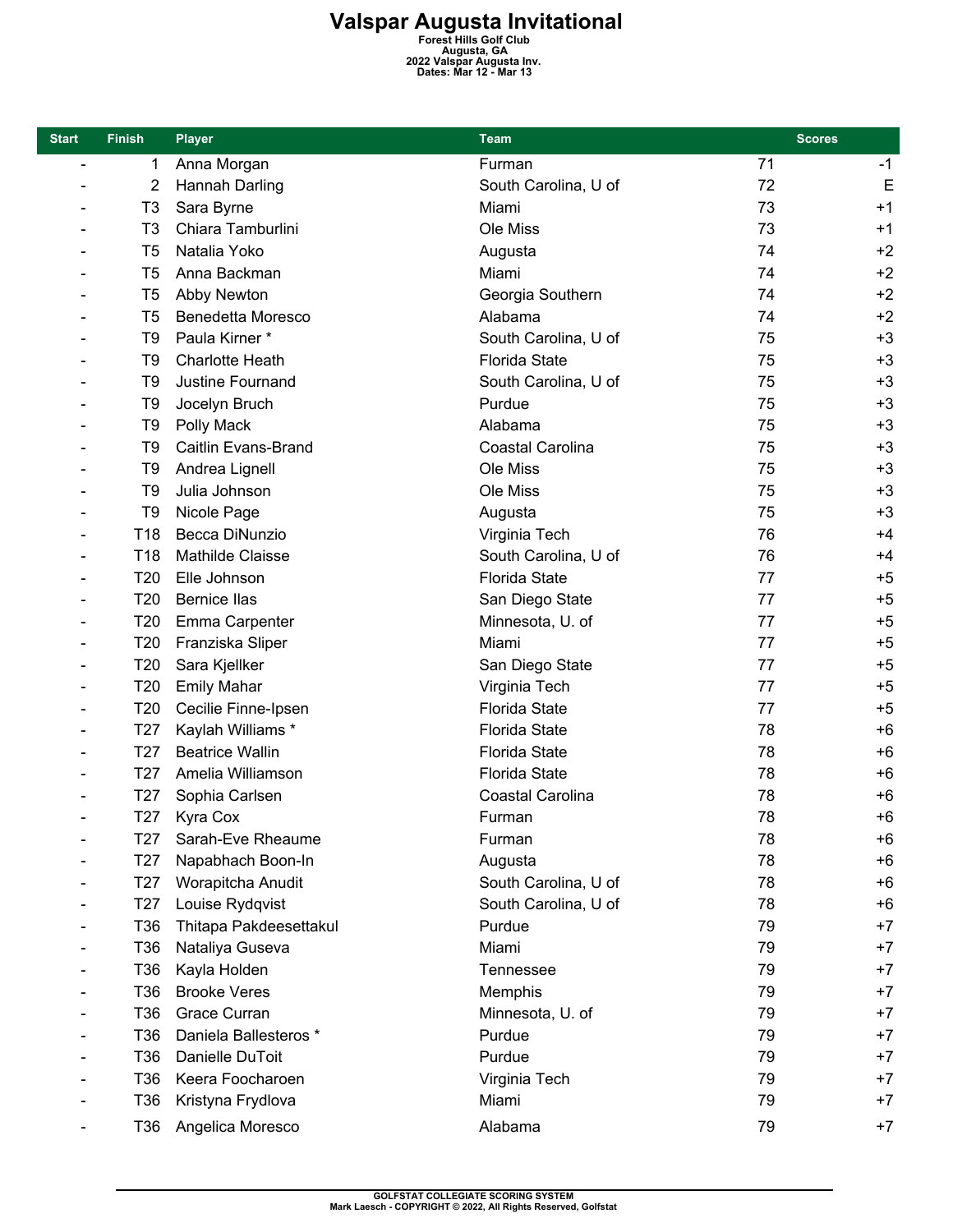## **Valspar Augusta Invitational**<br>
Forest Hills Golf Club<br>
Augusta, GA<br>
<sup>2022 Valspar Augusta Inv.<br>
Dates: Mar 12 - Mar 13</sup>

| <b>Start</b>                 | <b>Finish</b> | <b>Player</b>                | <b>Team</b>      | <b>Scores</b> |       |
|------------------------------|---------------|------------------------------|------------------|---------------|-------|
| $\overline{\phantom{0}}$     | T36           | <b>Bailey Davis</b>          | Tennessee        | 79            | $+7$  |
|                              | T36           | Ginnie Lee <sup>*</sup>      | Virginia Tech    | 79            | $+7$  |
|                              | T36           | Katie Stinchcomb             | Memphis          | 79            | $+7$  |
|                              | T49           | Anika Sato                   | San Diego State  | 80            | $+8$  |
|                              | T49           | Symone Henriques             | Virginia Tech    | 80            | $+8$  |
|                              | T49           | Kennedy Carroll              | Augusta          | 80            | $+8$  |
|                              | T49           | Isabella van der Biest       | Alabama          | 80            | $+8$  |
|                              | T49           | Julia Matzat                 | Memphis          | 80            | $+8$  |
|                              | T49           | Ellen Hutchinson-Kay         | Ole Miss         | 80            | $+8$  |
|                              | T49           | Jenjira Jinangkul            | Coastal Carolina | 80            | $+8$  |
| $\qquad \qquad \blacksquare$ | T49           | Melanie Green                | South Florida    | 80            | $+8$  |
|                              | T49           | Ashley Kozlowski             | Purdue           | 80            | $+8$  |
|                              | T49           | Anna lina Otten              | San Diego State  | 80            | $+8$  |
|                              | T49           | Lea Dawson                   | Memphis          | 80            | $+8$  |
|                              | T60           | Morgan Baxendale             | South Florida    | 81            | $+9$  |
|                              | T60           | Juliana Camargo *            | South Florida    | 81            | $+9$  |
|                              | T60           | Inez Wanamarta               | Purdue           | 81            | $+9$  |
|                              | T60           | Sarah Edwards                | Alabama          | 81            | $+9$  |
|                              | T60           | Kyrsten Shawah*              | Virginia Tech    | 81            | $+9$  |
|                              | <b>T65</b>    | <b>Estibaly Garcia Rubio</b> | San Diego State  | 82            | $+10$ |
|                              | T65           | Savannah Hylton              | Furman           | 82            | $+10$ |
|                              | T65           | Chloe Holder                 | Augusta          | 82            | $+10$ |
|                              | T65           | Natacha Husted               | Ole Miss         | 82            | $+10$ |
|                              | T65           | Joanne Free                  | Minnesota, U. of | 82            | $+10$ |
|                              | <b>T65</b>    | <b>Tiffany Arafi</b>         | Coastal Carolina | 82            | $+10$ |
|                              | <b>T65</b>    | McKinley Cunningham *        | Ole Miss         | 82            | $+10$ |
|                              | T65           | Nicole Whiston *             | Tennessee        | 82            | $+10$ |
|                              | T73           | Vanessa Gilly                | Tennessee        | 83            | $+11$ |
|                              | T73           | Sophia Burnett               | Furman           | 83            | $+11$ |
|                              | T73           | Alyssa Montgomery            | Virginia Tech    | 83            | $+11$ |
|                              | T73           | Kaysie Harrelson             | Georgia Southern | 83            | $+11$ |
|                              | T77           | <b>Hadley Walts</b>          | Tennessee        | 84            | +12   |
|                              | <b>T77</b>    | Geraldine Wong               | Minnesota, U. of | 84            | $+12$ |
|                              | <b>T77</b>    | Leah Herzog                  | Minnesota, U. of | 84            | $+12$ |
|                              | T80           | Mikayla Bardwell             | Tennessee        | 85            | $+13$ |
|                              | T80           | Victoria England             | Memphis          | 85            | $+13$ |
|                              | 82            | Caroline Crumrine *          | Furman           | 86            | $+14$ |
|                              | T83           | Petra Duran *                | Augusta          | 87            | $+15$ |
|                              | T83           | Mia Kness                    | Georgia Southern | 87            | $+15$ |
|                              | T85           | Sarunchana Rattanasin        | Georgia Southern | 88            | $+16$ |
|                              | T85           | <b>Ashley Zagers</b>         | South Florida    | 88            | $+16$ |
|                              | T87           | Ana Maria Barriga            | South Florida    | 89            | $+17$ |
|                              | T87           | Leonor Medeiros              | South Florida    | 89            | $+17$ |